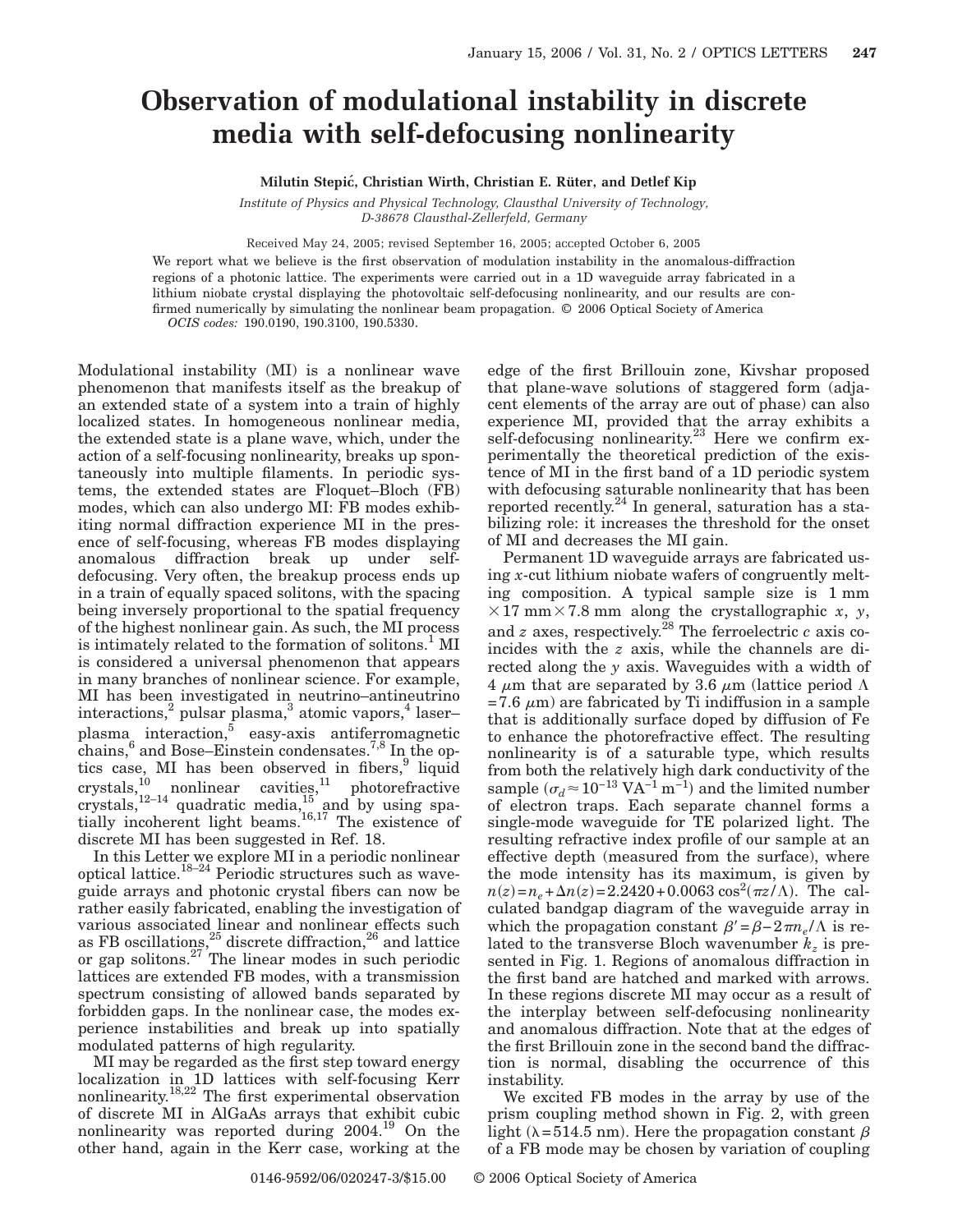

Fig. 1. Dispersion relation of our 1D waveguide array. The shaded regions are gaps in which light cannot propagate. The arrows point to the regions of anomalous diffraction within the first band. The value  $\beta' = 0$  is given relative to the propagation constant of a substrate mode.



Fig. 2. Geometry of the prism coupler setup used to excite certain FB modes of the 1D waveguide array.

angle  $\kappa$ , while transverse wave vector  $k_z$  can be determined by an angle  $\alpha$  between the directions of input light and waveguide array  $\lceil \alpha \rceil$  $\lceil \alpha \rceil$  $= \arcsin(|k_z|\lambda/2\pi n_{\text{eff}})|^{29}$  The general advantage of this method is a well-defined excitation of desired modes of the array. Also, it represents an easy tool to analyze the excited FB mode spectra, which may result from a nonlinear interaction inside the sample, by using a similar prism for outcoupling of the light. Here we use only one rutile prism with internal angle  $\epsilon$  for excitation of FB modes while the intensity patterns on the end facet of the sample are monitored by a CCD camera.

Experimentally we excited all 250 channels of our sample (power per channel, 0.5  $\mu$ W). In Fig. 3 data collected by the CCD camera that images the rear facet of the array after 15 mm of propagation are given. We monitored the temporal evolution of light intensity in the selected part of the array for the first and second bands, respectively, where we take advantage of the fact that the photovoltaic nonlinearity grows until saturation as a function of time. As expected from theory, we did not observe MI at the base of the Brillouin zone in the first band where all channels are excited in phase. Then the phase difference between adjacent elements of the array was adjusted to be approximately  $\pi$  by fixing the angle  $\alpha$  to  $\alpha$ =0.9°. The respective pictures for times *t*=0 monitor the linear case where no nonlinearity has built up yet (the intensity modulations still observable for  $t=0$ are weak and result from varying coupling efficiency

of the prism coupler and small sample defects). In the first band one may notice focusing of light and formation of localized staggered solitonlike structures that comprise approximately four channels, with a buildup time of typically 2–5 min. For longer illumination times finer intensity structures appear, probably as an outcome of nonlinear coupling to higher FB modes and interference effects. Furthermore, an increase of the spatial frequency of the soliton trains with increasing input power is observed. On the other hand, in the second band there is no observable change in the light intensity distribution, however, nonlinear coupling to higher modes is observed as well. Please note that for the second band intensity maxima are laterally shifted, as now the light is guided between the waveguide channels. This is shown in Fig. 3, where results for the first 20 min of illumination are given, thus confirming the theoretical prediction of absent MI in the second band at the edge of the Brillouin zone.

To check these results we performed numerical simulations using a nonlinear beam propagation method (BPM). For this we used the parameters of our waveguide array and a saturable defocusing nonlinearity of the form  $\Delta n = \Delta n_{\text{nl}} I / (I + I_d)$  with  $\Delta n_{\text{nl}}$  $=$ −0.000 55 and  $r = I/I_d = 3$ , where  $I_d$  is the dark irradiance and *I* is the light intensity. The parameters for the nonlinearity used here are typical for our  $LiNbO<sub>3</sub>:Ti:Fe sample.<sup>30</sup> Figure 4 shows typical nu$ merical results in which a pure nonlinear FB mode of the first band at the edge of the Brillouin zone is excited, together with some random noise. Here one may recognize a gradual disintegration of the excited mode and the formation of narrow localized states resembling trains of discrete solitons with a spatial frequency of approximately  $\Omega = 0.125 \ \mu m^{-1}$ , in good agreement with the experimental result. Here the width of a single maximum in the MI pattern coincides fairly well with the typical width of a single (staggered) soliton in a similar sample used in Ref. 28. On the other hand, if we launch the corresponding FB modes at the band edge of the second band, this mode propagates stably and MI is absent. For different nonlinearities  $\Delta n_{\text{nl}}$  and intensity ratios *r*, small variations in the observed spatial frequency are obtained for the first band as shown in Fig. 5, and a complete suppression of MI for very large values of *r* is also obtained.



Fig. 3. Light intensity distribution *I* at the rear facet of the array within the first and second bands as a function of illumination time *t*.